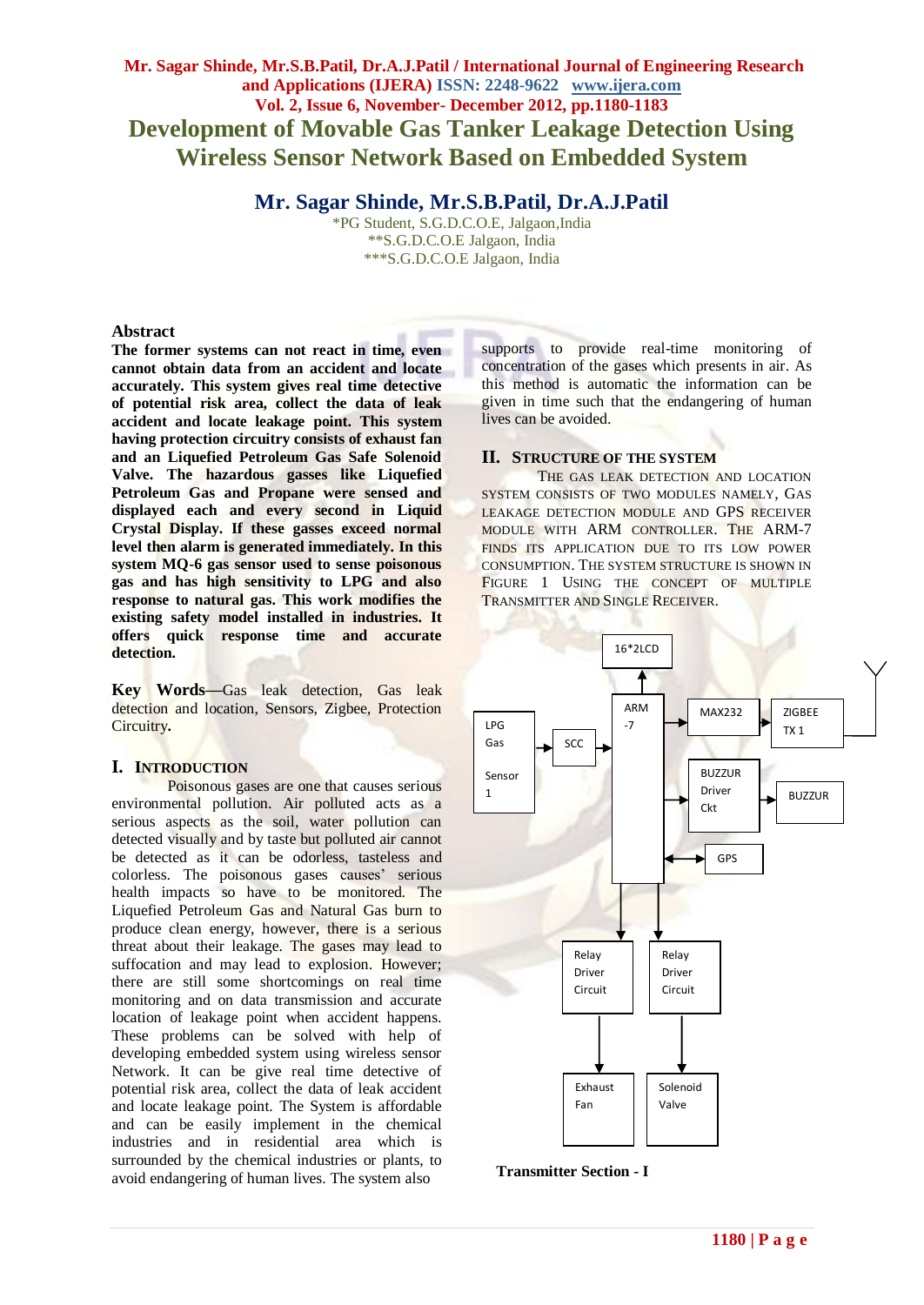## **Mr. Sagar Shinde, Mr.S.B.Patil, Dr.A.J.Patil / International Journal of Engineering Research and Applications (IJERA) ISSN: 2248-9622 www.ijera.com Vol. 2, Issue 6, November- December 2012, pp.1180-1183**



### **Receiver Section**

Figure 1 Multiple Transmitter & Single Receiver

Leak detection module consists of MQ-6 gas sensor to detect amount of combustible gas present in the surrounding. As the leakage detects the ARM 7 controller sends the message to LCD which displays "Gas Leakage Detected". The ARM 7 controller checks the concentration of gas is within safe level if it beyond safe level (safety level is programmable) then ARM 7 controller not only immediately activates buzzer but also switch on the exhaust fan so that the gases are sent out and GPS

receiver gives altitude location of gas leakage. Exhaust fan does not produce spark, so it is absolutely safe. This is followed by energizing the normally open LPG safe solenoid valve so that it is close and no more gas leaks. Mostly the condition will be back to normal but the exhaust fan will be remain ON to ensure safety

### **A. GAS LEAK DETECTION**

The Main Function of Gas Leak detection module is to detect the changes in concentration of LPG gas, then ARM-7controller Immediately activates Buzzer.MQ-6 gas sensor Shown in Figure 2 is used to sense the poisonous gas and has high sensitivity to LPG and also response to Natural Gas. It is portable gas detector which has long life with low cost.



Figure 2.MQ-6 Sensor

#### **III. SYSTEM DESIGN A. Hardware Design**

The specification of LPG Gas sensor MQ-6 is shown in below.

|  | Table 1. Specification of LPG Sensor |  |  |
|--|--------------------------------------|--|--|
|--|--------------------------------------|--|--|

| Model No.   | $MO-6$          |  |  |
|-------------|-----------------|--|--|
| Sensor      | Semiconduc      |  |  |
| Type        | tor             |  |  |
| Standard    | <b>Bakelite</b> |  |  |
|             | (Black)         |  |  |
|             | Bakelite)       |  |  |
| Detection   | Isobutene,      |  |  |
| Gas         | Butane,         |  |  |
|             | <b>LPG</b>      |  |  |
| Concentrati | 300-1000        |  |  |
| on          |                 |  |  |

The data transmission based on IEEE802.15.4.In order to reduce cost of system, shorten product development cycle and lower the difficulty, the factors including power consumption, transmitting power, receiving sensitivity, chip cost, protocol stack costs and number of peripheral components the chip need mainly considered when choose the chip. Finally, TI's zigbee chip CC2430 with free protocol stack Zigbee-2006 is picked out. The CC2430 having transmitting power is 1mW,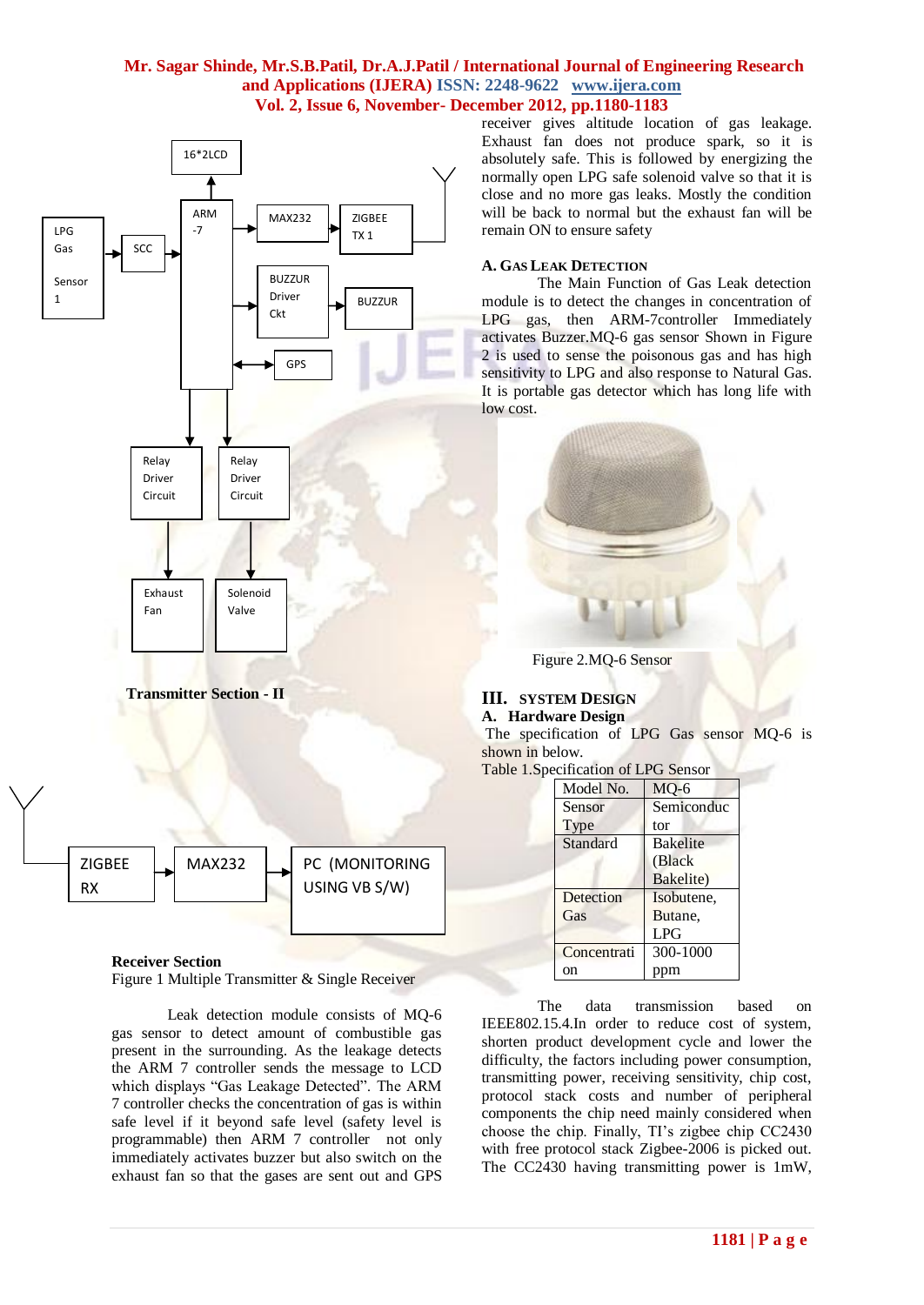## **Mr. Sagar Shinde, Mr.S.B.Patil, Dr.A.J.Patil / International Journal of Engineering Research and Applications (IJERA) ISSN: 2248-9622 www.ijera.com Vol. 2, Issue 6, November- December 2012, pp.1180-1183**

receiver sensitivity is -94dBm when the symbol error ratio is 1% current loss is 0.6µA when system is in standby mode. The Zigbee CC Chip CC2430 Shown Below





#### VPN1513GPS Receiver Module

The VPN1513 GPS Receiver Module provides a fully open source and customizable GPS Receiver solution for microcontroller projects. The VPN1513 uses a SiRF Star III chipset capable of tracking up to 20 satellites. The module supports both "raw" output mode for raw NMEA 0183 strings and the default "smart" mode for specific userselected data through a serial interface.

The VPN1513 GPS Receiver Module also features a Propeller co-processor for easy interface with any BASIC Stamp 2 module. The Propeller is also fully reprogrammable and includes access to all 32 IO pins, allowing the GPS Receiver Module to be easily transformed into a standalone device.

#### Key Specifications**:**

Power requirements: 4.5 to 12 VDC; 80 mA @ 5 V.Communication: Asynchronous serial, 9600 bps.Dimensions: 1.85 x 1.80 x 0.35 in (4.7 x 4.57 x 0.90 cm). Operating temp range:  $-22$  to  $+185$  °F ( $-30$ ) to  $+85$  °C)



Figure 4*.* VPN1513GPS Receiver

#### **B.Protection Circuitry**

The Protection Circuitry Consists of the exhaust fan, an LPG safe solenoid valve and the associated ARM-7 Controller interfaces, Suitable driver circuits have to be designed for activating the valve and exhaust fan using relays. An additional inverter may be required to interface domestic exhauster so that it can operate in parallel with it even during power failure and eliminates need for two exhaust fan

#### **IV. CONCLUSION**

Movable Gas Tanker leak detection, location and Protection compromises sensitive sensors, Zigbee and GPS Receiver which is smart, low cost, low power and low Maintenance. System gives quick response rate, accurate detection; monitors gas leakage, Collect the data from a scene of accident and locate the leakage point.